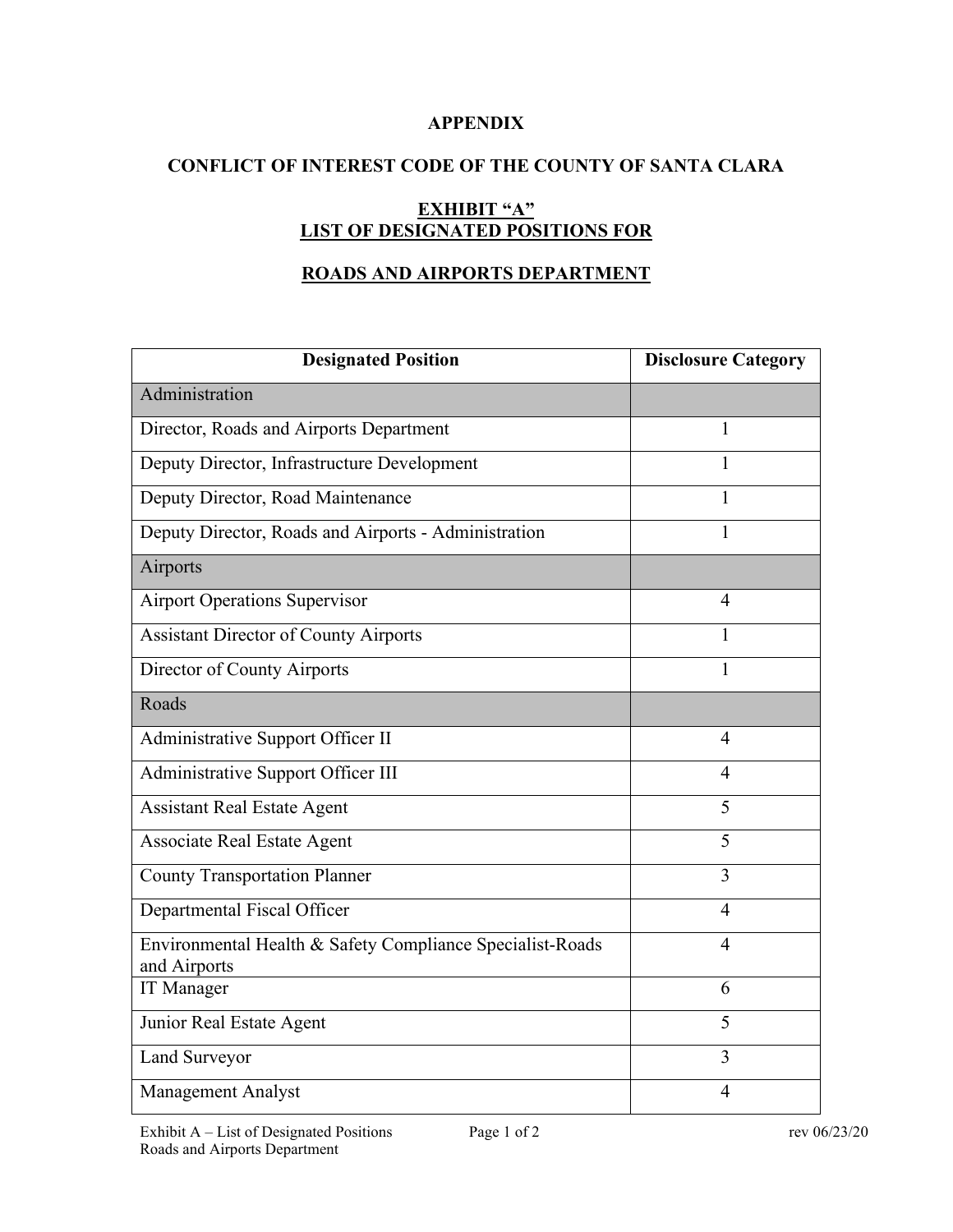| <b>Designated Position</b>                          | <b>Disclosure Category</b> |
|-----------------------------------------------------|----------------------------|
| Manager of Construction                             | 3                          |
| Principal Civil Engineer – Roads and Airports       | 4                          |
| Principal Construction Inspector                    | 4                          |
| Road Operations Superintendent                      | 3                          |
| Road Operations Superintendent-Pest Control Advisor | 3                          |
| Senior Civil Engineer                               | 3                          |
| Senior Environmental Compliance Specialist          | 4                          |
| Senior Management Analyst                           | 4                          |
| Senior Occupational Safety Specialist               | $\overline{4}$             |
| Senior Real Estate Agent                            | 5                          |
| Senior Systems Administrator                        | 6                          |
| Supervising Storekeeper                             | 4                          |
| Applicable to Entire Department                     |                            |
| Consultant                                          | 2                          |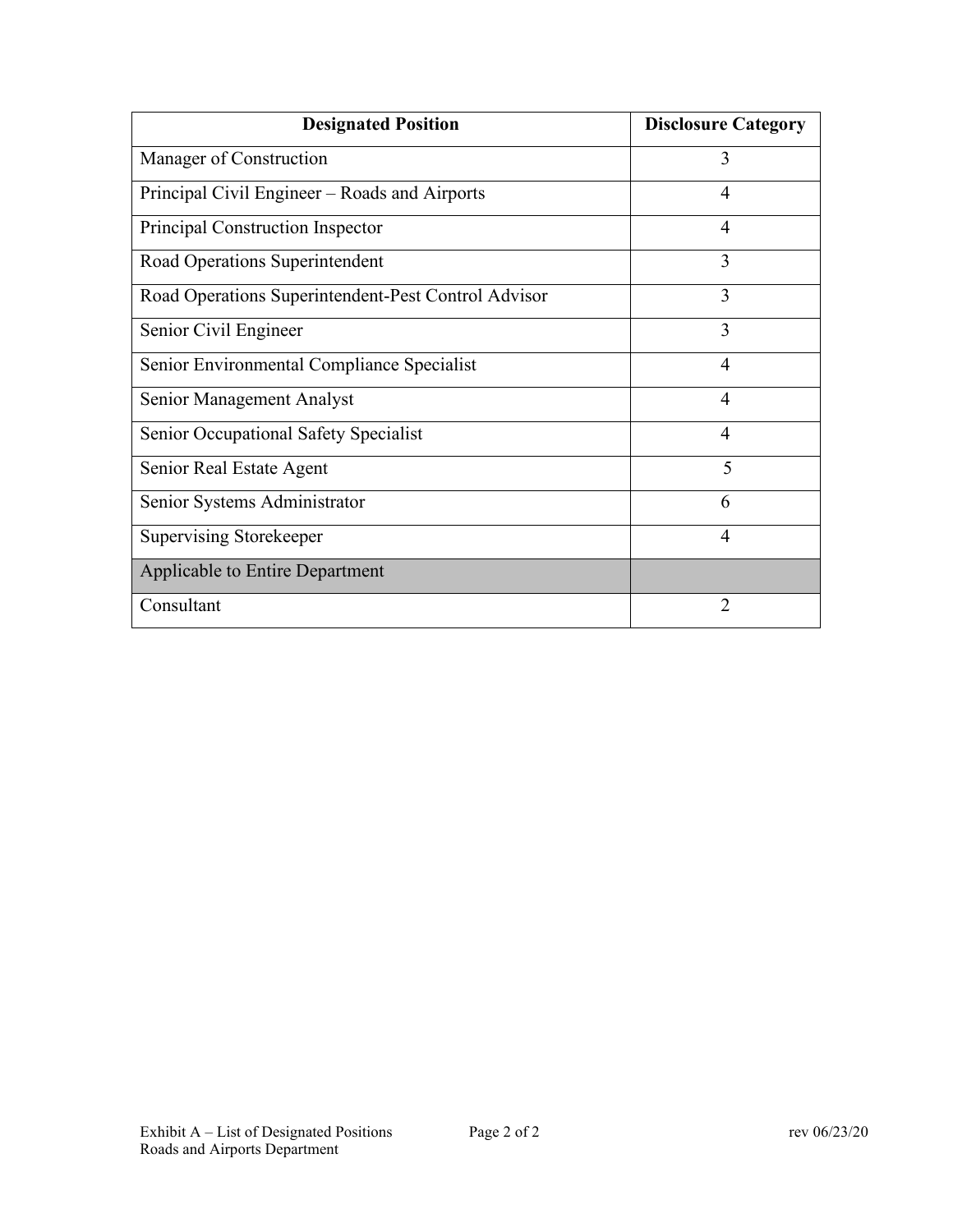#### **APPENDIX**

# **CONFLICT OF INTEREST CODE OF THE COUNTY OF SANTA CLARA**

# **EXHIBIT "B" DISCLOSURE CATEGORIES FOR**

### **ROADS & AIRPORTS DEPARTMENT**

Pursuant to the County of Santa Clara's Conflict of Interest Code, Disclosure Categories 1 and 2 shall read as follows for all Code Agencies.

**Disclosure Category 1:** Persons in this category shall disclose:

(1) all investments in, business positions in, and income (including gifts, loans and travel payments) from:

(a) all sources that provide, plan to provide, or have provided in the last two years, facilities, goods, software, hardware, or related technology, equipment, vehicles, machinery or services, including training or consulting services, to the County;

(b) all sources that are subject to the regulatory, monitoring, investigatory, enforcement, valuation, certification, permit or licensing authority of, or have an application for a license, permit or certificate pending before, the County;

(c) all sources that receive, are planning to apply to receive, or have received in the last two years, grants or other monies from or through the County; and sources that receive referrals to provide assessments and/or treatments that are required or recommended by the County; and

(2) all interests in real property in the County of Santa Clara located entirely or partly within the County, or within two miles of County boundaries, or of any land owned or used by the County.

**Disclosure Category 2**: Each Consultant shall disclose: (1) all investments in, business positions in, and income (including gifts, loans and travel payments) from: (a) all sources that provide, plan to provide, or have provided in the last two years, facilities, goods, software, hardware, or related technology, equipment, vehicles, machinery or services, including training or consulting services, to the County; (b) all sources that are subject to the regulatory, monitoring, investigatory, enforcement, valuation, certification, permit or licensing authority of, or have an application for a license, permit or certificate pending before, the County; (c) all sources that receive, are planning to apply to receive, or have received in the last two years, grants or other monies from or through the County; and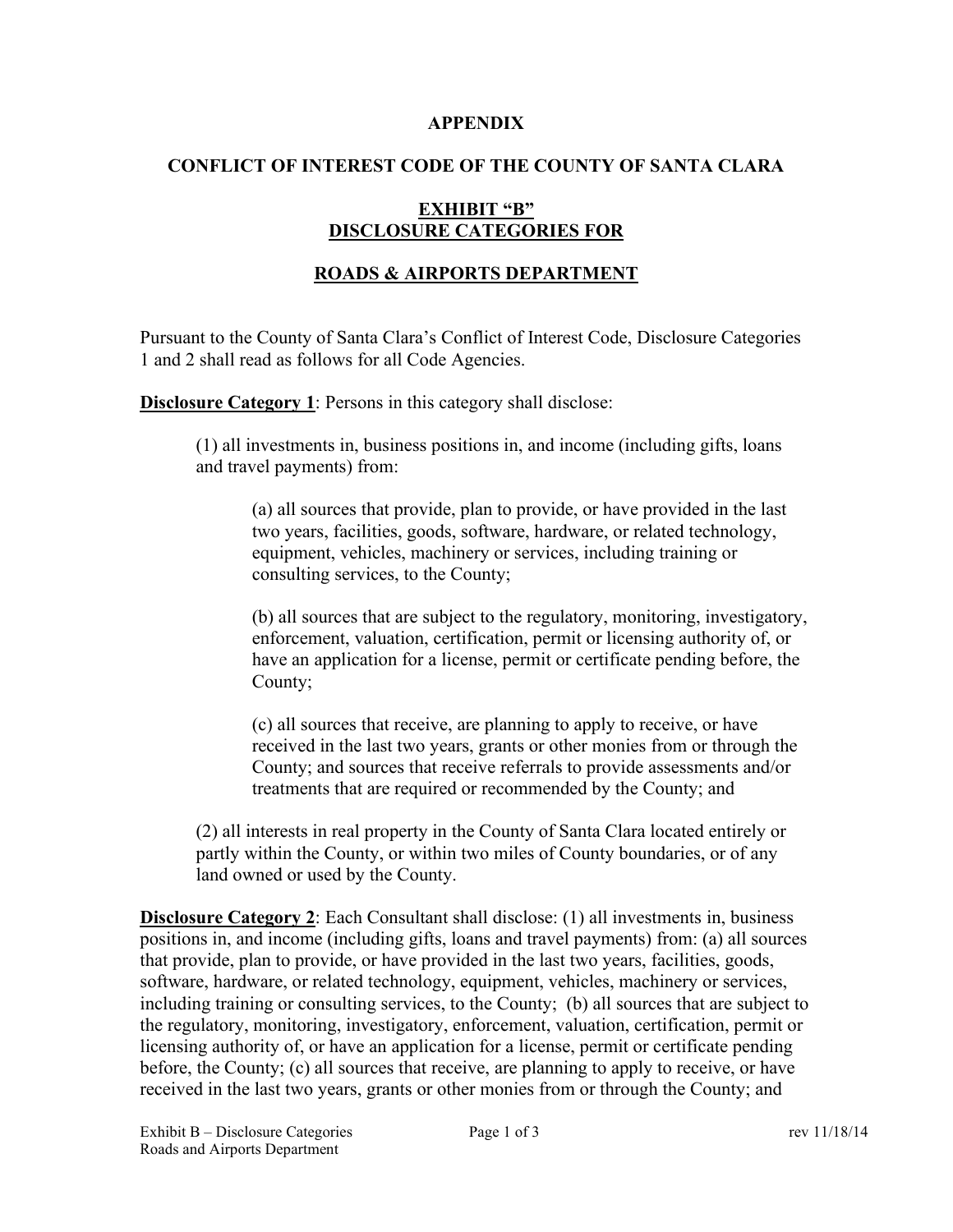sources that receive referrals to provide assessments and/or treatments that are required or recommended by the County; and (2) all interests in real property in the County of Santa Clara located entirely or partly within the County, or within two miles of County boundaries, or of any land owned or used by the County, subject to the following limitation: the Code Agency for which a consultant works may determine in writing, following approval by County Counsel as to form and legality, that the particular consultant is hired to perform a range of duties that is limited in scope and, thus, is not required to comply with the full disclosure requirements described above, but instead must comply with more tailored disclosure requirements specific to that consultant. Such a determination shall include a description of the consultant's duties and, based upon that description, a statement of the extent of disclosure requirements.

In addition to the above two categories, the Roads and Airports Department shall have the following categories:

**Disclosure Category 3:** Persons in this category shall disclose:

(1) all investments in, business positions in, and income (including gifts, loans and travel payments) from:

(a) all sources that provide, plan to provide, or have provided in the last two years, facilities, goods, software, hardware, or related technology, equipment, vehicles, machinery or services, including training or consulting services, to the Roads and Airports Department;

(b) all sources that are subject to the regulatory, monitoring, investigatory, enforcement, permit or licensing authority of, or have an application for a license or permit pending before, the Roads and Airports Department;

(c) all sources that receive, are planning to apply to receive, or have received in the last two years, grants or other monies (i) from or through the Roads and Airports Department, or (ii) from or through the County related to the work of the Roads and Airports Department; and

(2) all interests in real property in the County of Santa Clara located entirely or partly within the County, or within two miles of County boundaries, or of any land owned or used by the County.